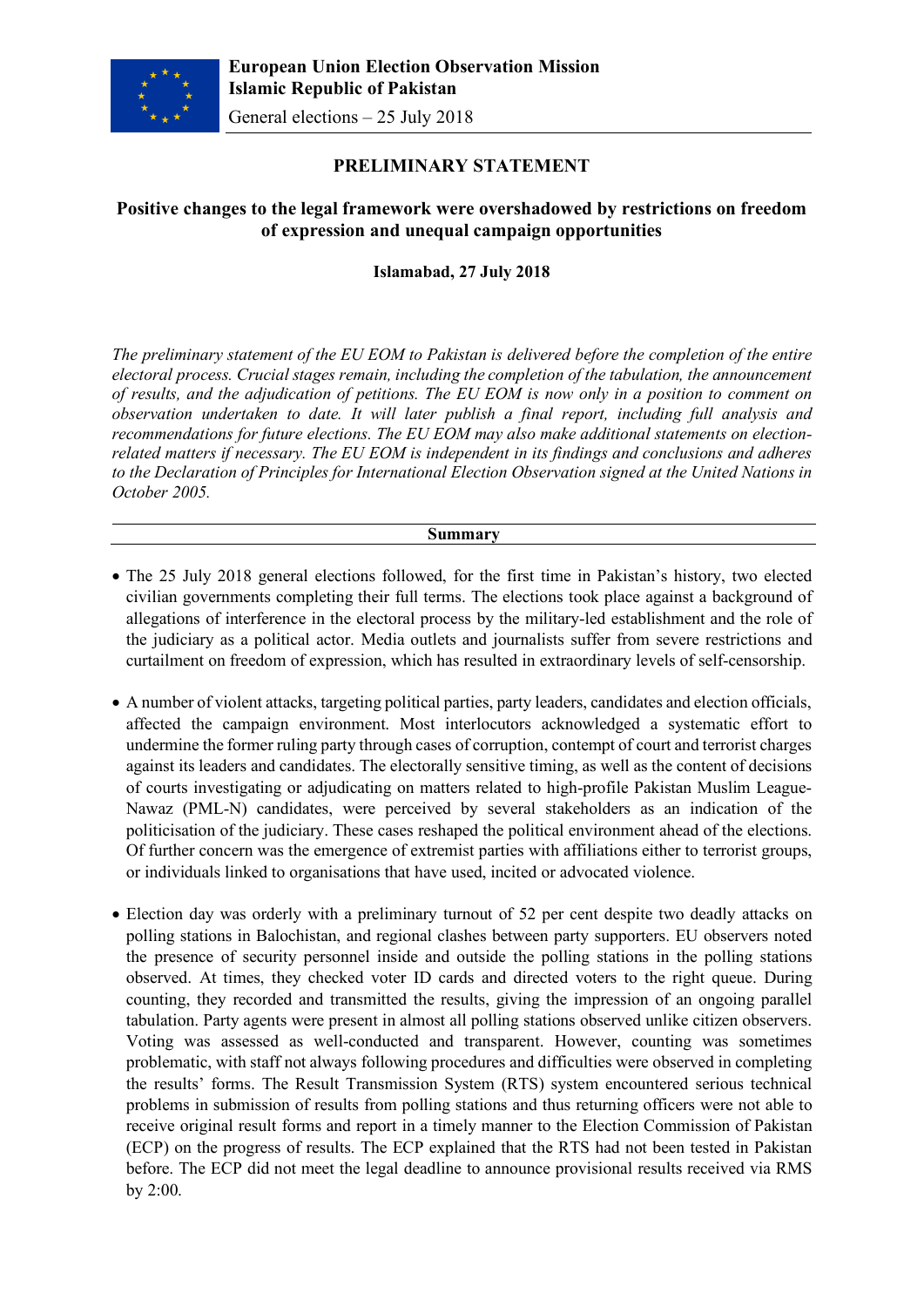- The legal framework provides an adequate basis for the conduct of elections in line with international standards for elections. Pakistan is state party to key international human rights treaties and conventions related to democratic elections such as the International Covenant on Civil and Political Rights. The 2017 Elections Act has significantly improved the legal framework particularly by increasing powers for the ECP, introducing greater transparency requirements and measures aimed at enhancing women's participation. However, the legal framework still contains significant gaps. Requirements for candidacy with regards to knowledge of Islam and character are subjective and were implemented in an inconsistent manner. Sanctions for parties that fail to submit the required five per cent female candidates are not clearly articulated in the law.
- The ECP is an independent constitutional body with powers and responsibility to conduct elections. In the last two years, its leadership has undertaken initiatives to improve the ECP's capacity, transparency and accountability. Level of confidence in the institution has increased due to regular consultations with political parties and civil society organisations (CSOs), the adoption of innovative methods to improve women and minority participation in the electoral process, and the introduction of new technologies to improve public outreach.
- Technical aspects of the election process were well-administered. The ECP met key operational deadlines. However, due to court decisions on the validity of candidate nomination forms, the ECP twice extended candidate nomination and scrutiny deadlines. Petitions to higher courts relating to candidacy resulted in delayed printing of ballot papers in some 100 constituencies.
- There are 105,955,407 voters on the electoral roll, an increase of 23 per cent from 2013. The gap between the male and female electorate has been slightly reduced, with women making up 44 per cent of the electorate. In the Federally Administered Tribal Areas (FATA), the registration of women increased by 66 per cent.
- The legal requirement to nominate at least five per cent of female candidates was not met by 7.4 per cent of parties. However, due to unclear provisions on sanctions, the ECP took no action. Women were reportedly restricted from voting in at least eight constituencies in Khyber Pakhtunkhwa and Punjab upon agreements between local elders and political parties. Female candidates were largely invisible in the media. Of the 3.3 million persons with disabilities, only 165,927 were registered to vote. Only three disabled candidates contested the elections.
- Although steps were taken to ensure participation of minorities in the electoral process, the situation of the Ahmadi community remains unchanged. They are still registered on a separate electoral roll, contrary to constitutional provisions on the equality of citizens and against international law.
- A total of 11,855 candidates contested the elections, of which 55 per cent stood as independents. Eight per cent of candidates were supported by extremist parties. Some 4.8 per cent of candidates were women. Although the nomination process was inclusive, wide-ranging and inconsistent interpretations of the nomination criteria were applied.
- Despite a deteriorating security situation, the campaign was competitive with party leaders travelling throughout the country. However, some restrictions were imposed for security reasons in various locations, thus limiting public assembly. Notwithstanding several legal provisions aiming to ensure a level playing field, there was a notable lack in equality of opportunity. According to several interlocutors, the campaign was often dominated by candidates with large political appeal and financial means, the so-called "electables". Uneven rules on campaign spending further undermined candidates' equal opportunity to campaign. Political parties used paid advertising, live broadcasts from party events, as well as social media to criticise political opponents.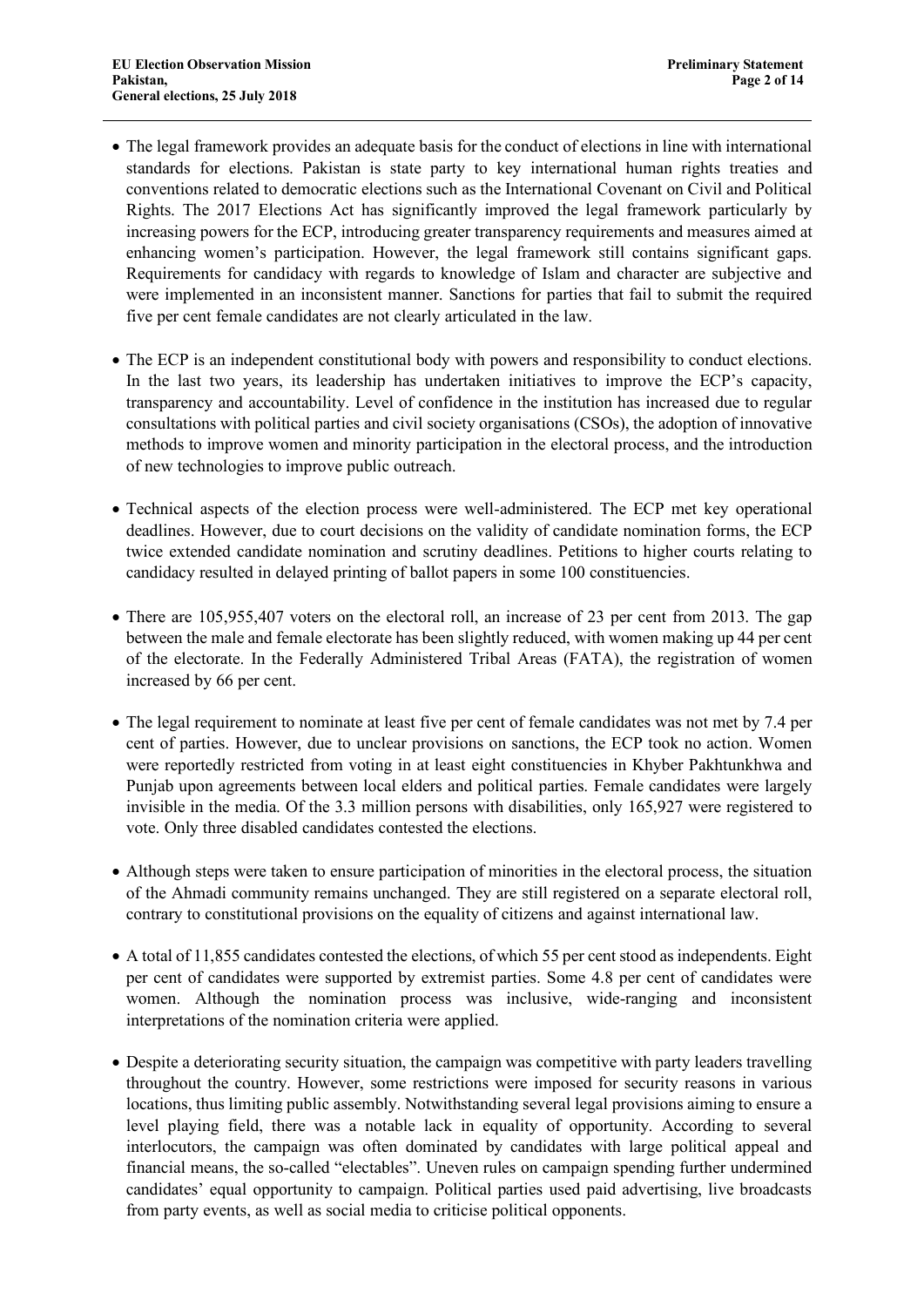- The legal framework unduly restricts freedom of expression. Concerted efforts by state and non-state actors to stifle the reporting environment were evident. Consequently, editorial self-censorship was widespread, producing election coverage without impartial editorial scrutiny. Paid-for content and partisan debate shows overshadowed news programmes. The PTI, PML-N and PPP joint share of exposure in the news reached 81 per cent, hindering voters in making an informed choice.
- Unlike previous election observation missions to Pakistan, the EU EOM faced unprecedented delay in the deployment of its observers. EU observation methodology focuses on comprehensive observation, with long-term observers deployed four to five weeks before election day in order to cover all stages of an election process. However, due to a series of bureaucratic delays, the mission's LTOs were deployed to districts only one week, sometimes less, before election day. This has had serious repercussions on the mission's ability to observe and thoroughly assess some fundamental areas of the electoral process. These include the candidate nomination process, the campaign environment, as well as the work of the election administration at local level. Furthermore, lastminute cancellation by the ECP of accreditation that had already been issued to the mission's national staff meant that on election day the majority of teams observed voting and counting without the assistance of an interpreter.

*The European Union Election Observation Mission (EU EOM) has been in Pakistan since 24 June, after the Election Commission of Pakistan welcomed a mission for the general elections. The mission is led by Chief Observer, Michael Gahler, a Member of the European Parliament from Germany. It comprises a core team of analysts in Islamabad and 60 long-term observers (LTOs) deployed in districts across Pakistan. An additional 41 observers from the diplomatic staff of EU member state embassies, plus those of Norway, Switzerland and Canada, joined the mission on election day. A delegation of seven Members of the European Parliament, led by Jean Lambert from the UK, also joined the EU EOM and fully endorses this statement. On election day over 120 EU observers visited 582 polling stations in 113 constituencies in Punjab, Sindh, Khyber Pakhtunkhwa and Islamabad Capital Territory.*

# **Preliminary Findings**

# **Background**

The 25 July 2018 general elections followed, for the first time in Pakistan's history, two terms of continuous civilian rule with two elected governments completing their terms. The elections took place against a background of allegations of interference in the electoral process by the military-led establishment and the role of the judiciary as a political actor mainly through its special *suo moto* jurisdiction. $<sup>1</sup>$ </sup>

The key contenders for the 2018 general elections were the Pakistan Muslim League-Nawaz (PML-N), the Pakistan Peoples Party (PPP), the Pakistan Tehreek-e-Insaf (PTI), an alliance of religious parties, the Muttahida Majlis-e-Amal (MMA) and the Muttahida Qaumi Movement Pakistan (MQM-P). In total 11,855 candidates contested for 830 seats in the National Assembly and the four provincial assemblies. Despite a decrease of 24 per cent in the total number of candidates compared with 2013, the general elections were still highly competitive with 95 political parties and hundreds of independent candidates taking part.

An increase in violent attacks and threats, targeting political parties, party leaders, candidates and election officials, severely affected the campaign environment in the two weeks before election day. The bomb attack targeting a Balochistan Awami Party (BAP) campaign event in Mastung district, Balochistan, killed 149 people and injured over 200. Among those killed in various terrorist attacks

<sup>&</sup>lt;sup>1</sup> **Suo moto** "on its own motion" describes an act of authority taken without formal prompting from another party. The term is usually applied to **actions** by a judge taken without a prior motion or request from the parties.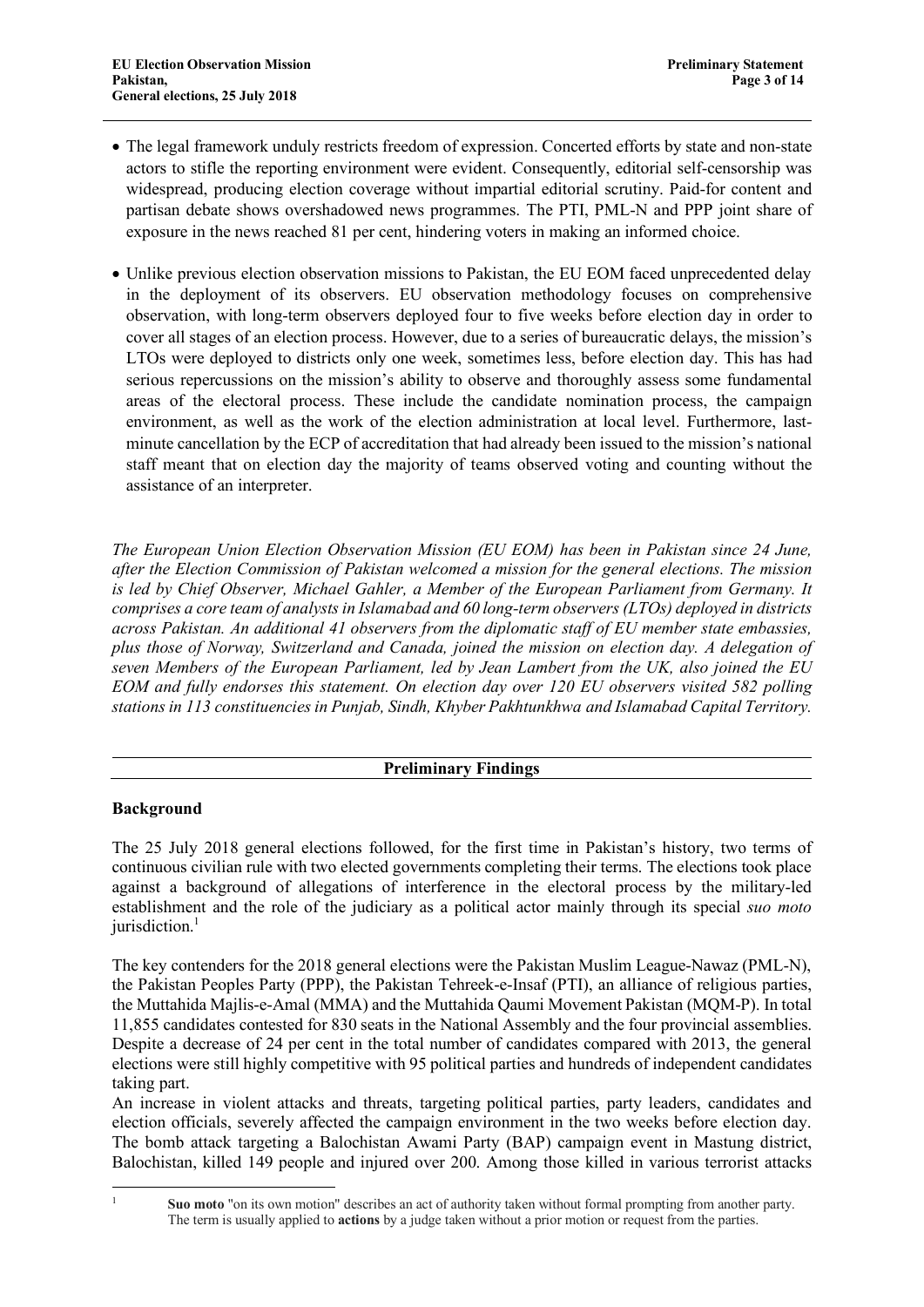were leaders and candidates of the BAP, the Awami National Party (ANP), and Pakistan Tehreek-e-Insaf (PTI). A candidate from the Jamiat Ulema-e-Islam (JUI-F) survived two attacks. Several other candidates and hundreds of campaigners, party workers and citizens were injured. The ECP underlined the need to increase security across the country after the National Counter Terrorism Authority (NACTA) informed it of threats to political leaders and candidates. An attack near a polling station in Quetta on election day killed over 30 people, including children. Another attack in a polling station in Baleeda, Balochistan, killed four poll workers and injured others. Numerous clashes were reported between party supporters, at times disrupting voting.

The dismissal of former Prime Minister, Nawaz Sharif, in July 2017; his disqualification for life from holding public office for financial malfeasance in April 2018; and his arrest for an eleven-year imprisonment sentence after the verdict of the Accountability Court on 6 July 2018, reshaped the political environment ahead of the elections. Most interlocutors acknowledged a systematic effort to undermine the former ruling party through cases of corruption, contempt of court and terrorist charges against its leaders and candidates. During the candidate nomination period Nazrul Islam, a PML-N candidate, was arrested on corruption charges and disqualified as a candidate. Another PML-N candidate, Hanif Abbasi, was sentenced to life imprisonment on 21 July by the Control of Narcotic Substances Court on a case pending in court since 2014. The ECP postponed the elections in his constituency. PML-N leaders reported excessive use of force by security personnel and that hundreds of its supporters were injured and detained, while senior party leaders were placed under house arrest.

Media outlets and journalists suffer from undue restrictions on freedom of expression which has resulted in widespread self-censorship across the media landscape. For example, the distribution of Dawn was disrupted in May 2018 following an interview with Nawaz Sharif. In March 2018, GEO TV was taken off air across most of the country and was not available on cable networks in cantonment areas throughout the campaign period. Several key broadcast media editors received phone calls from state actors advising not to live broadcast the return of Nawaz Sharif on 13 July. Media were also asked to mute any statement that might contain "anti-judiciary" speech. In addition, media did not air interviews conducted with the Sharifs prior to their return, or PML-N and PPP leaders' accusations against the military of engineering the elections. Media referred to the Lahore High Court ruling from 16 April 2018 that upheld the ban on "anti-judiciary speeches", based on Article 19 and 68 of the Constitution. An exclusive interview with Nawaz Sharif before he left London for Pakistan, conducted by a prominent Pakistani journalist, was not aired on any of the domestic channels. On election day, the statement given by Shebaz Sharif after he voted was muted on all TV channels.

Of concern was the emergence of extremist religious parties with affiliations either to terrorist groups, or individuals linked to organisations that have used, incited or advocated violence.<sup>2</sup> The ECP included some 925 extremist linked candidates in the final candidate list. Several interlocutors and media reports commented on how the ECP implemented the scrutiny procedures on candidate nomination and accepted those candidates. On 24 July, the ECP allowed three Allah-o-Akbar Tehreek (AAT) candidates on the UN sanctions list to compete in the elections stating that, were they to win, they would be disqualified if found ineligible.

#### **Legal Framework and Electoral System**

### **An improved legal framework, but with significant gaps, requires further transparency measures**

The legal framework provides an adequate basis for the conduct of elections in line with international standards for elections.<sup>3</sup> Pakistan is state party to key international human rights treaties and

<sup>&</sup>lt;sup>2</sup> Allah-o-Akhbar Tehreek (AAT), the Pakistan Rah-e-Haq Party (PRHP) and the Tehreek-e-Labbaik Pakistan (TLP)<br><sup>3</sup> Kev legal instruments in the national legal framework include, the Constitution of the Islamic Republic of 1973 (as amended), Elections Act, 2017 (as amended), Election Rules, 2017, 6 Codes of Conduct for Media, National Observers, International Observers and Media, Security Personnel, Polling Staff and Political Parties, Candidates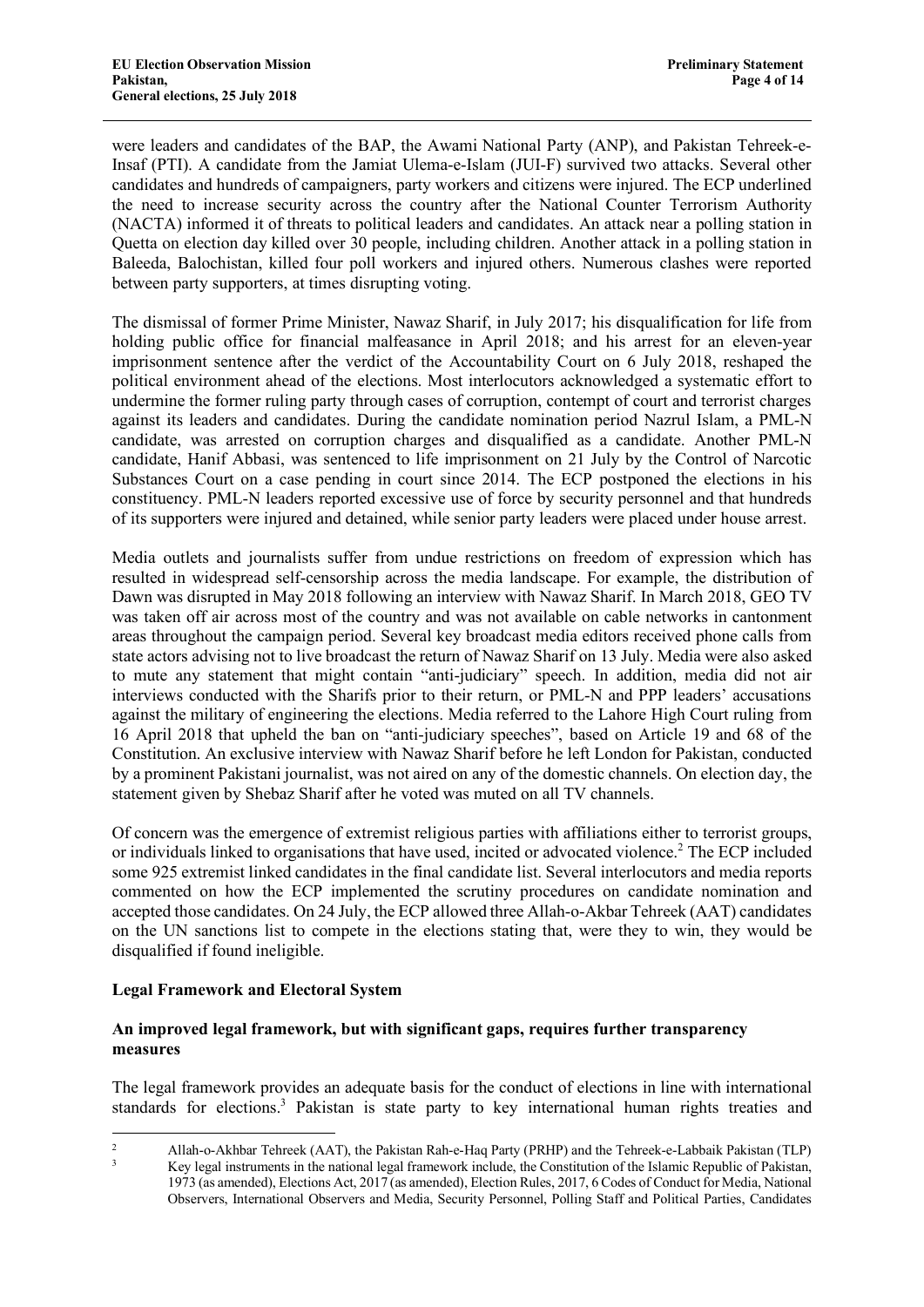conventions related to democratic elections.4 The Constitution largely provides for fundamental freedoms and rights of assembly, association, movement and expression, and guarantees the right to vote and stand. However, restrictions to freedom of expression and the right to stand based on vague moral and ethical requirements, do not accord with international standards.<sup>5</sup>

The 2017 Elections Act has significantly improved the legal framework, specifically including greater powers for the ECP to make orders to give effect to the law. However, several ECP notifications on campaigning, security and observation by party agents were issued very late in the process, raising uncertainty about the law.<sup>6</sup> The new law also includes transparency requirements for various stages of the process, measures aimed at enhancing women's participation, clearer directions on dispute resolution timelines and the handling of complaints. It regulates the scope of activities of caretaker governments and includes some provisions for observers.<sup>7</sup> The new law was the basis for the 2017 Election Rules and six Codes of Conduct.<sup>8</sup> The new legal framework addresses to various degrees 37 of 50 recommendations of the 2013 EU EOM.<sup>9</sup>

However, the legal framework still contains significant gaps. Some of the new transparency provisions are incomplete e.g. the required publication of rulings on complaints submitted to the ECP is not timelimited and, to date, none have been published. The lack of deadlines for appeals to the High Courts on candidates' scrutiny and acceptance, as well as constituency delimitation cases, affected the implementation of the election schedule and placed extra pressure on the ECP. Requirements for candidacy with regards to character and knowledge of Islam are subjective and were implemented in an inconsistent manner. A number of candidates were enlisted in some constituencies but rejected in others during the initial scrutiny process. <sup>10</sup> Sanctions for the parties that fail to submit the required five per cent female candidates are not clearly articulated in the law.

The 342 members of the National Assembly are elected for a five-year term. There are 272 general seats and 70 reserved seats of which 60 are for women and 10 for non-Muslims. The 272 members are directly elected in single-member constituencies under the first-past-the-post system. Members for reserved seats are elected through an indirect proportional representation closed party list system. During the nomination period, political parties must submit to the ECP a list with their candidates for reserved and general seats. After the election results for the general seats are finalised, reserved seats for women are distributed to parties in proportion to the number of general seats won in each of the provinces. Non-Muslim seats are allocated in proportion to the overall number of general seats gained by parties. The electoral formula for the allocation of reserved seats is not elaborated in the Elections Act or the rules. The manner of distributing reserved seats can contribute to a disproportional representation of parties,

and their Agents. Excerpts of the Penal Code and Code of Criminal Procedure and Election Commission Notifications.

<sup>4</sup> International Covenant on Civil and Political Rights (ICCPR) (2010), United Nations Convention Against Corruption (UNCAC) (2012), International Convention on the Elimination of All Forms of Racial Discrimination (ICERD) (1966), Convention on the Elimination of All forms of Discrimination against Women (CEDAW) (1996), Convention on the Rights of Persons with Disabilities (CRPD) (2011), Convention on the Political Rights of Women (CPRW) (1954). Monitoring of the implementation of many of those international conventions is also undertaken under the EU's preferential trade GSP+ agreement, of which Pakistan is a beneficiary.

<sup>&</sup>lt;sup>5</sup> As regards freedom of expression, the United Nations Human Right Committee (HRC) has stated in General Comment (GC)  $34$  at par. 22 "Restrictions may be imposed and [...] must conform to the strict tests of necessity and proportionality". With regard to the right to stand HRC GC 25 at par. 4 restrictions should be "objective and reasonable".

<sup>6</sup> Election Commission notifications have force of law. There were at least 6 notifications issued since May,

including with regard to election day which was issued on 10 July.

<sup>7</sup> Constitution article 48 requires the appointment of a caretaker cabinet and prime minister upon the dissolution of parliament and until the installation of a newly elected government. The new Elections Act 2017 sets out the limits of the competency of such interim governments. Among other matters they may not take major policy decisions or decisions likely to cause political controversy.

<sup>8</sup> The Codes of Conduct developed by the Election Commission applied to a) security personnel) polling staff, c) political parties, candidates and election agents, d) national observers e) national media and f) international observers and media.

<sup>&</sup>lt;sup>9</sup><br>Four recommendations were fully implemented and 33 partly.<br>Condidates initially impected included Feroce Satter MOM B

<sup>10</sup> Candidates initially impacted included Farooq Sattar, MQM-P, and Imran Khan, PTI.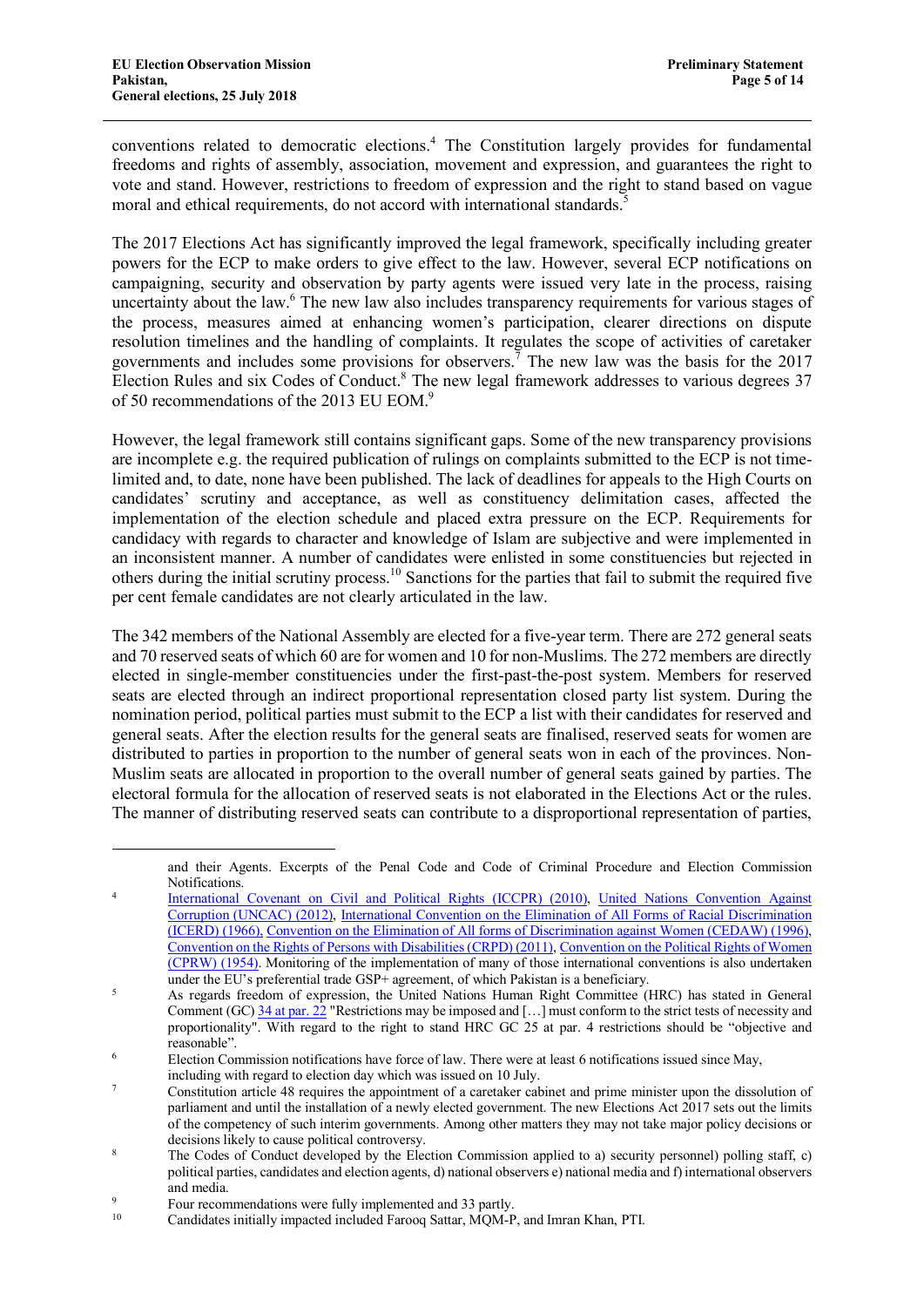especially those whose candidates win general seats by a low margin. Provincial assemblies are elected in the same way as the National Assembly.

Independent candidates winning National and provincial assembly seats can join a political party within three days of the announcement of official results. Those who do are included in the total number of seats won by each party, which is used to calculate the allocation of reserved seats for women and non-Muslims.

### **Electoral Administration**

### **The implementation of the new legal framework reveals significant weaknesses and challenges in the administration of elections**

Over the last two years the current ECP leadership, including its first woman Commissioner, has taken a series of reform initiatives to improve the ECP's capacity, transparency and accountability. The level of confidence in the institution has increased due to regular consultations with political parties and civil society organisations (CSOs), adoption of innovative methods to improve women's and minorities' participation in the electoral process and introduction of new technologies to improve public outreach.

The Election Commission met key operational deadlines. Technical aspects of the election process were well-administered. Interlocutors in various regions expressed an increased level of confidence in ECP's technical preparations. Because of court decisions on the validity of candidate nomination forms, the Commission twice extended the candidate nomination and scrutiny deadlines. Petitions to higher courts relating to candidacy resulted in delayed printing of ballot papers in some 100 constituencies. Training of 800,000 polling staff started in March and was completed by 20 July. Of 85,307 polling stations, 20,831 were categorised as "highly sensitive" due to security concerns and equipped with CCTV cameras.

The ECP asked the army to provide security for the distribution of election materials and allowed their deployment outside and inside polling stations.<sup>11</sup> There were 370,000 army personnel deployed on election day, many from the reserves, as compared to 70,000 in 2013 when the security situation was worse. In addition to the army, 450,000 police officers were deployed. The Code of Conduct for security personnel issued by the ECP increased the powers and role of security personnel posted at polling stations by giving them powers of Magistrate First Class (lower court judge) and providing them a parallel structure to report irregularities if the presiding officer does not take action. Various EU EOM interlocutors raised concern over the unclear role of military inside the polling stations on election day. While a secure environment for voters, candidates and polling staff is essential, the deployment of large numbers of soldiers, and their presence inside polling stations with expanded powers could raise voter intimidation.<sup>12</sup>

Advanced postal voting was available for people in the service of Pakistan residing outside the area where they are registered, polling staff and security personnel on election duty, voters with physical disabilities, prisoners and detainees. However, procedures for application and voting with postal ballots lack safeguards against possible fraud and violate the secrecy of vote. Polling staff reported that they had not been duly informed of deadlines for such application and consequently could not cast their vote. The postal ballot paper contains unique serial number, which appears also on the counterfoil and voter's declaration along with the voter's name. Thus, the secrecy of the postal votes is compromised as the

<sup>&</sup>lt;sup>11</sup> There is no specific provision in the Elections Act or Rules for deployment of security personnel within a polling station. Section 233 of the Elections Act requires that security personnel abide by the applicable Code of Conduct, which was issued on 6 July and provides for deployment of army personnel both inside and outside all the polling stations.

<sup>&</sup>lt;sup>12</sup> Human Rights Committee (HRC), GC 25 at par. 19 "Persons entitled to vote [...] without undue influence, or coercion of any kind which may distort or inhibit the free expression of the will of the voter".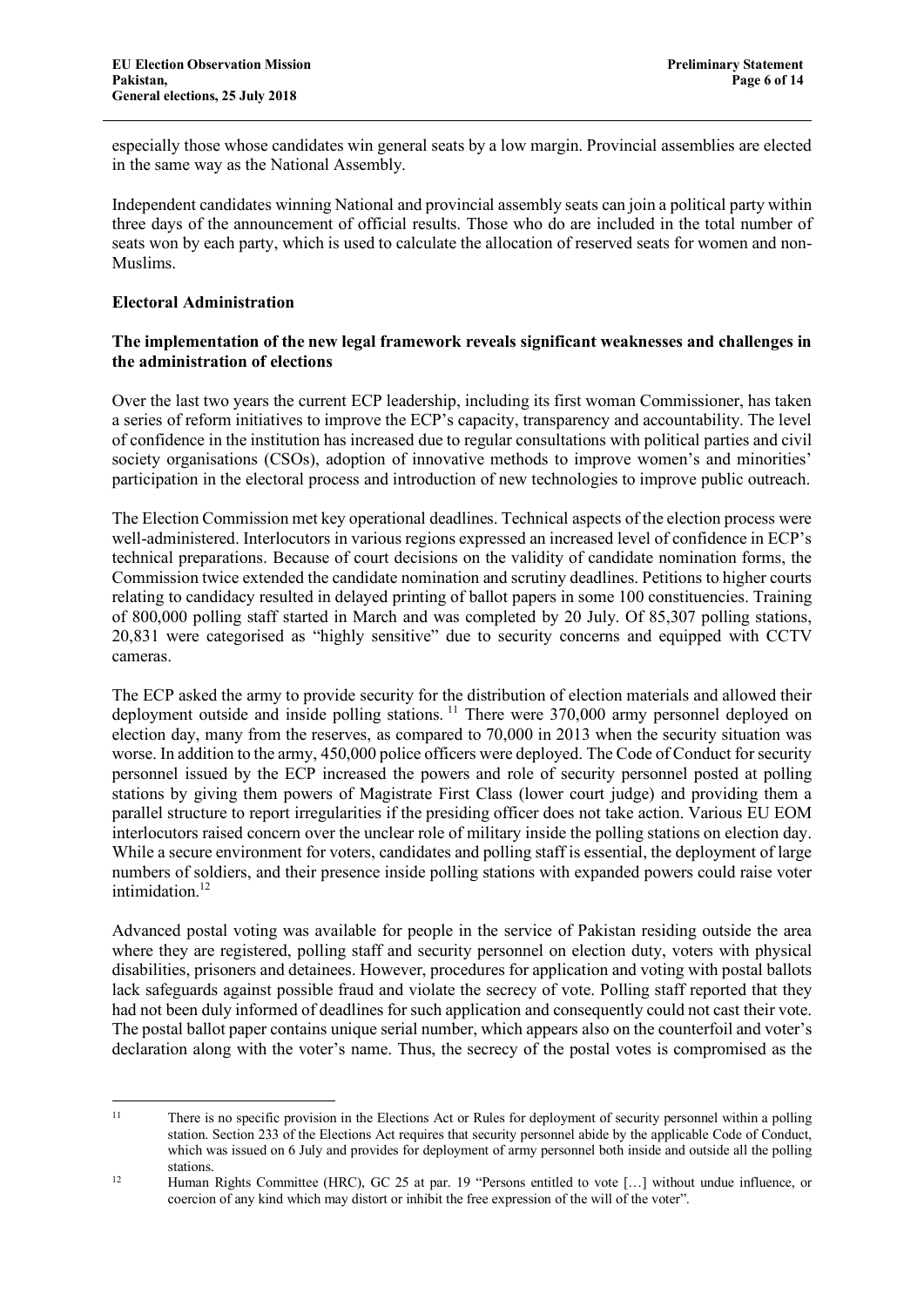voter's choice on a ballot and his or her identity can be easily traced back and linked. In addition, there is a lack of instructions for returning officers on recording applications and issuing postal ballots.<sup>13</sup>

The ECP maintains a website which contributed, to some extent, to the transparency of the electoral process. However, information of public interest, notably on constituency delimitation, candidate scrutiny and the outcome of complaints, is published in an inconsistent manner, or available only in a non-user-friendly format either absent.<sup>14</sup> The ECP failed to provide timely information to voters and clear instructions to stakeholders on important aspects of the electoral process. This included information on polling station locations, candidates, postal voting arrangements, <sup>15</sup> accreditation procedures for observers, polling agents at female polling stations and a ban on mobile phones inside polling stations. The ECP voter information campaign on television and in the printed media started only on 11 July, while civil society and media played a more significant role in raising awareness of the electoral process.<sup>16</sup>

#### **Voter Registration**

### **Inclusive voter registration efforts for women**

The Constitution and the Elections Act grant the right to vote to every citizen at least 18 years old,<sup>17</sup> who holds a national identity card and has not been adjudicated of "unsound mind" by a competent court.<sup>18</sup> There were 105,955,407 voters on the final electoral roll, an increase of 23 per cent from 2013. The gap between the male and female electorate has been slightly reduced, with women making up 44 per cent of the electorate.<sup>19</sup> In co-operation with UNDP, civil society organisations and NADRA, the ECP launched a campaign in 79 districts to increase female voter registration. In the Federally Administered Tribal Areas, the registration of women increased by 66 per cent. The level of confidence in voter registration has increased due to the ECP's efforts.

Although steps were taken to ensure participation of minorities in the electoral process, the situation of the Ahmadi community remains unchanged. They are still registered on a separate electoral roll, contrary to constitutional provisions on the equality of citizens and against international law.<sup>20</sup> Although the new Elections Act initially included Ahmadis in the electoral roll, after protests they were inserted in a separate electoral roll by an amendment to the Elections Act on 23 November 2017.

<sup>&</sup>lt;sup>13</sup> ICCPR, HRC, GC 25 para 20 "States should take measures to guarantee the requirement of the secrecy of the vote during elections, including absentee voting, where such a system exists [...]

<sup>&</sup>lt;sup>14</sup> As part of the scrutiny process, replies to ECP enquiries from various state institutions (e.g. the State Bank of Pakistan, the Federal Intelligence Agency and the NAB) concerning nominated candidates' financial affairs, citizenship status, or records of convictions are numerically coded and cannot be readily cross-referenced to specific candidates.

<sup>&</sup>lt;sup>15</sup><br>Persons with disabilities, prisoners, polling staff and security personnel on election duty.<br> $\frac{16}{25}$  CSOs and profile started their composition of the and of lune. During the monitoring period

<sup>16</sup> CSOs and media started their campaigns at the end of June. During the monitoring period there were 30 clips from the ECP, while 237 from *Alif Alaan* foundation.

<sup>&</sup>lt;sup>17</sup> The cut-off date for the closing of electoral rolls was 30 April 2018. Pakistani citizens who turned 18 afterwards could not be added and were thus disenfranchised.

<sup>&</sup>lt;sup>18</sup> While UN HRC, GC 25 par 4 cites mental disability as a possible basis for exclusion, more recent practice suggests otherwise e.g. CPRD, article 29. See also UN General Assembly Resolution A/RES/46/119 (1991).

<sup>&</sup>lt;sup>19</sup> The provisional results of the 2017 census indicate women make up a 48.8 per cent of the population. In 2013,

women were 43.6 per cent of the electorate.<br><sup>20</sup> The Constitution, article 25, guarantees equal treatment before the law, but also denies Ahmadis on the electoral role the rights to profess their religious self-identity contrary to articles 18 ICCPR and UDHR. The separate treatment of Ahmadis is an arbitrary administrative practice, without a formal legal basis, and part of the voting process not provided by law (UN HRC GC par. 4).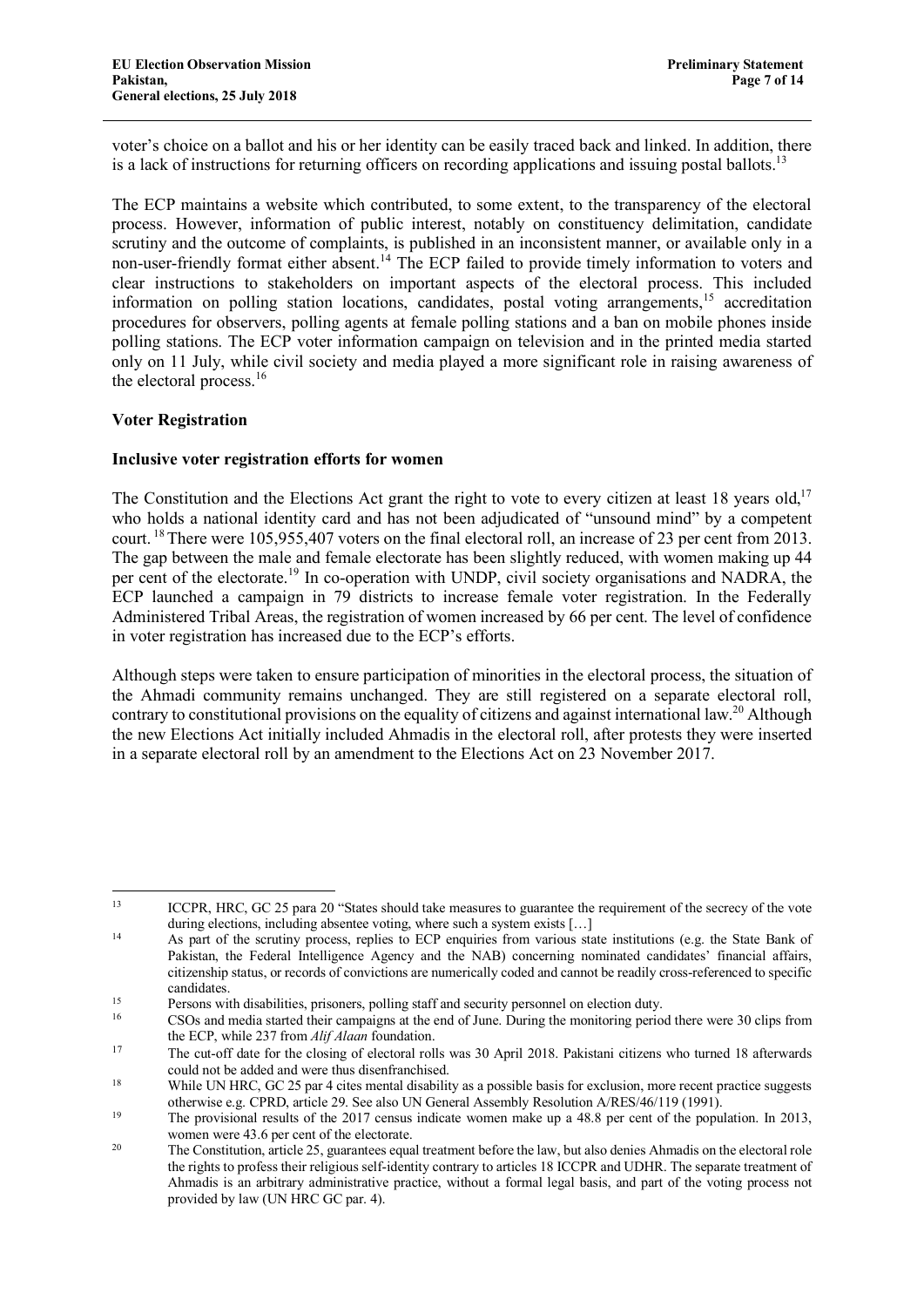### **Constituency Delimitation**

#### **A complex process undertaken in a short timeframe leaves issues unaddressed**

Based on provisional results of the 2017 census, the ECP conducted the first delimitation exercise since 2002 for National and provincial assembly constituencies. According to the Elections Act, the variation in constituency population size should, to the extent possible, not exceed ten per cent. However, one third of National Assembly constituencies and one sixth of provincial assembly constituencies have exceeded the ten per cent variation limit.<sup>21</sup> For example, population and number of registered voters in constituency NA-37 (Tank) is one third of the population and electorate of constituency NA-35 (Bannu). Hence, the delimitation carried out within existing district boundaries does not respect the principle of equality of the vote. $^{22}$ 

#### **Registration of Candidates and Political Parties**

### **Nominations process results in inclusivity among candidates although appeals to superior courts contributed to delays and postponements**

Any non-dual citizen who is at least 25 years old and registered as a voter has the right to stand. However, additional requirements for candidacy linked to vague moral criteria are inconsistent with international standards as only "objective and reasonable" criteria should be required.<sup>23</sup> Candidacy was also subject to a deposit fee of PKR 30,000 and 20,000 for National and provincial assembly seats, an almost eight-fold increase since  $2013<sup>24</sup>$ . The deposit is refundable only if the candidate obtains more than 25 per cent of the votes in the constituency.

Candidates could either be nominated by political parties or stand as an independent. Ninety-five of 122 registered political parties contested the elections. Although the Elections Act says party constitutions must provide for internal democracy and transparent procedures on candidate selection, the lack of minimum standards with clear oversight mechanisms means such requirements are not guaranteed.<sup>25</sup> Candidates could be nominated multiple times and stand in multiple constituencies simultaneously. The arbitrary allocation of party tickets to contest elections increased the space for intra-party conflicts<sup>26</sup> and exposed some candidates to political pressures.27

The nomination process was inclusive, but wide-ranging and inconsistent interpretations of the nomination criteria were applied. Several candidates were for instance were rejected in one constituency and accepted in other.<sup>28</sup> A revised nominations process and designated Appellate Tribunals aimed to reduce the space for incoherence at the scrutiny stages. Nonetheless, decisions by Appellate Tribunals,

<sup>&</sup>lt;sup>21</sup> FAFEN's Preliminary Delimitation Proposals and Analysis for Provincial Assemblies' Constituencies, DRI's Report on Pakistan's 2018 Delimitation of Electoral Districts and Analysis of Preliminary Results.

<sup>&</sup>lt;sup>22</sup> ICCPR, HRC GC 25, par 21: "The principle of one person, one vote, must apply, and within the framework of each State's electoral system, the vote of one elector should be equal to the vote of another. The drawing of electoral boundaries and the method of allocating votes should not distort the distribution of voters or discriminate against any group and should not exclude or restrict unreasonably the right of citizens to choose their representatives freely". <sup>23</sup> Candidates are required, among other matters, to be of "good character" and "good moral reputation" (Constitution,

article 62). HRC GC 25 at par. 4 "The exercise of these rights by citizens may not be suspended or eluded except on grounds which are established by law and which are objective and reasonable".

<sup>&</sup>lt;sup>24</sup> EURO 1 = PKR 113.75 is the official exchange rate as of 25 July 2018.

<sup>25</sup> The Elections Act. S.201(f). United Nations HRC GC 25 at par. 26 "Political parties and membership in parties play a significant role in the conduct of public affairs and the election process. States should ensure that, in their internal management, political parties respect the applicable provisions of article 25 in order to enable citizens to exercise

their rights thereunder".<br><sup>26</sup> The distribution of tickets to "electables" led to PTI party workers protesting at Imran Khan's Bani Gala residence in June 2018.

<sup>&</sup>lt;sup>27</sup> The ECP heard a petition against the PTI for seeking 'loyalty' affidavits from applicants for party tickets, which stated they would not leave the party or stand as independents if they weren't selected. In other instances, the appointment of "electables" to party tickets forced others to run as independents.

Among such candidates were Imran Khan (PTI), Shaheed Khaqan Abbasi (PML-N), and Farooq Sattar (MQM-P).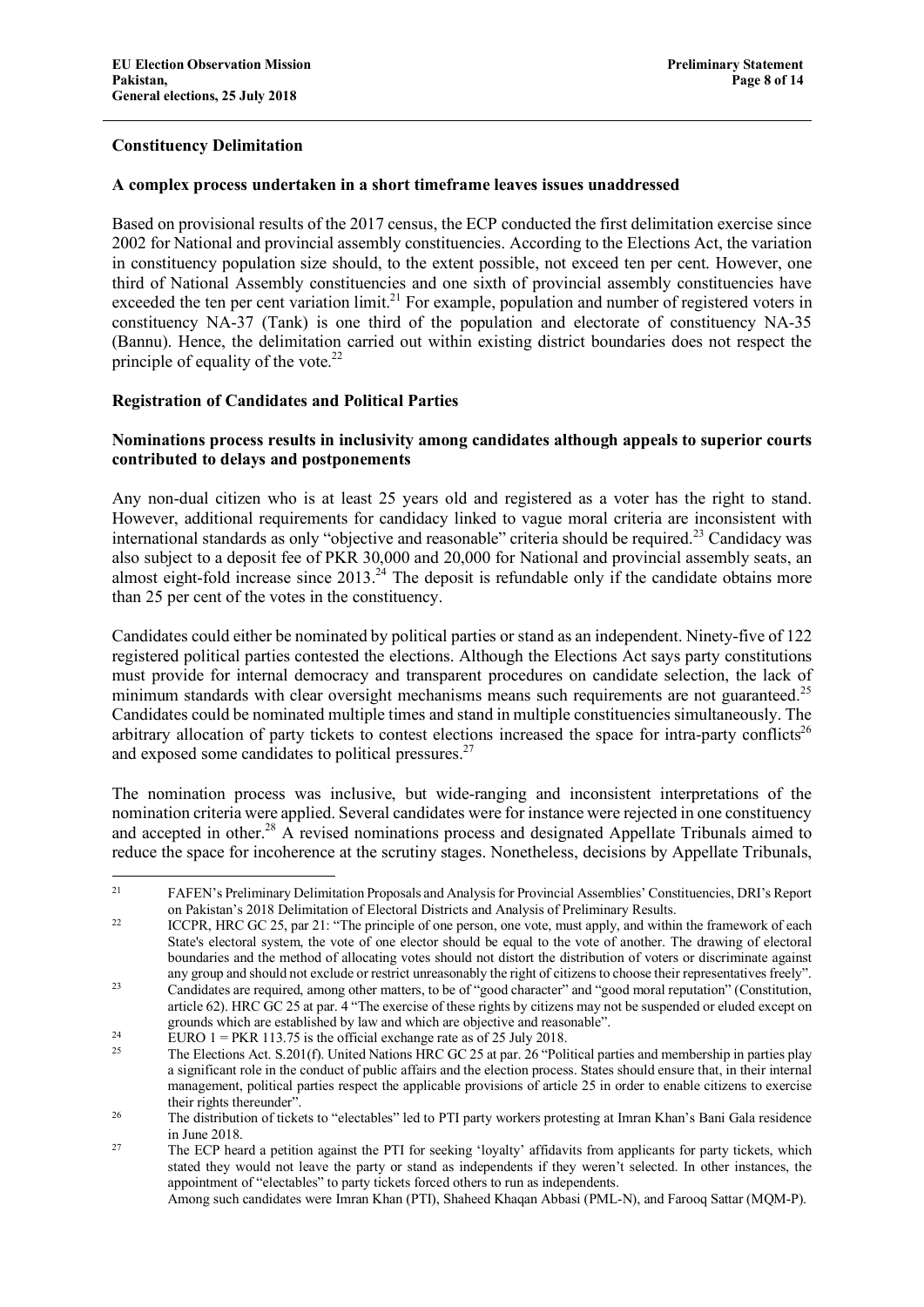in which the rationale for the acceptance or rejection of candidates is articulated, have not been made widely accessible. Many stakeholders resorted to superior courts to air grievances about decisions related to nominations. A total of 11,855 candidates contested the elections, of which 55 per cent stood as independents.29 Political parties nominated 172 women and 44 non-Muslims for reserved seats in the National Assembly, and 386 women and 113 non-Muslims in the provincial assemblies. The Elections Act prohibits parties bearing names suggesting leadership of armed groups. However, it is silent on members' affiliations to such groups. Eight per cent of candidates were supported by parties that are considered extremist.30

Several candidates of the PML-N and PPP defected to other parties (mostly to PTI) or registered as independent candidates.<sup>31</sup> EU EOM interlocutors attributed the particularly high number of independent candidates as an attempt by the military establishment to weaken political parties. According to PML-N and PPP officials, there was a systematic effort to undermine the PML-N in particular through cases of corruption, coercion of candidates to change parties, contempt of court and terrorist charges against PML-N leaders and candidates. In addition, court decisions disqualifying candidates late in the process were detrimental to a level playing field.

### **Campaign Environment**

### **A competitive campaign marred by violent attacks contributed to some restrictions on assembly**

Despite a deteriorating security situation and serious attacks on campaign activities and candidates, the campaign was competitive with party leaders travelling throughout the country. However, due to security threats, some restrictions were imposed in various locations for security reasons, somewhat limiting public assembly, including in Islamabad.<sup>32</sup> The Code of Conduct for Political Parties, Contesting Candidates and Election Agents obliges parties to coordinate their meetings and rallies with the authorities, which, in turn, must ensure adequate security. Some political parties complained to the EU EOM that this seriously hampered their campaigns.<sup>33</sup> However the restrictions on the scope of long term observation imposed by the delayed visas and accreditation process for the EU's observers meant that the mission's ability to verify the numerous allegations on campaign limitations was limited.

Despite several legal provisions aiming to ensure a level playing field, there was a notable lack in equality of opportunity. Several interlocutors pointed out that the campaign was dominated by candidates with large political appeal and financial means, the so called "electables".<sup>34</sup> Smaller parties complained they could not keep pace with large national parties, especially regarding expensive political advertising, even if the law sought to curtail unfair advantages.

The role of media in the last two weeks of the campaign became more prominent due to an escalation in violence that limited candidates' direct engagement with voters.<sup>35</sup> Paid advertising, alongside live broadcasts from parties' publicity events, reached large audiences. However, the media regulator

<sup>30</sup> 925 candidates as of 6 July from Allah-o-Akhbar Tehreek, Tehreek Labbaik Pakistan and Pak Rah-e-Haq Party.<br><sup>31</sup> Some 54 per cent of PMI -N and 12 per cent of PPP candidates elected in 2013 left the party became indepe

<sup>&</sup>lt;sup>29</sup> In comparison to 2013, there was a 24 per cent decrease in the total number of candidates, possibly due to the almost an eightfold increase in deposits.

Some 54 per cent of PML-N and 12 per cent of PPP candidates elected in 2013 left the party, became independent or decided not to run. 119 candidates across Pakistan registered under the "jeep" symbol.<br>
<u>Code of Criminal Procedure</u> (1898) (as amended) s.144.<br>
On 1 July the convoy of the chairman of the PPP Bilawal Bhutto Zardari, wa

<sup>33</sup> On 1 July, the convoy of the chairman of the PPP, Bilawal Bhutto Zardari, was stoned in Lyari Town, Karachi. On 7 July, his convoy was prevented by security agencies from entering Uch Sharif village in south Punjab. The PPP suspended campaigning for two days in Khyber Pakhtunkhwa following the terrorist attacks. The PML-N stopped campaigning in Punjab for five days after the return of Nawaz Sharif and the arrest of PML-N workers in Lahore and other cities in Punjab.

<sup>&</sup>lt;sup>34</sup> An electable is a holder of a significant number of votes. In principle, he has already been elected to office or belongs to an influential family.

<sup>35</sup> There were seven attacks targeting campaign events. Further, the National Counter Terrorism Agency publicly warned of terrorist threats ahead of elections.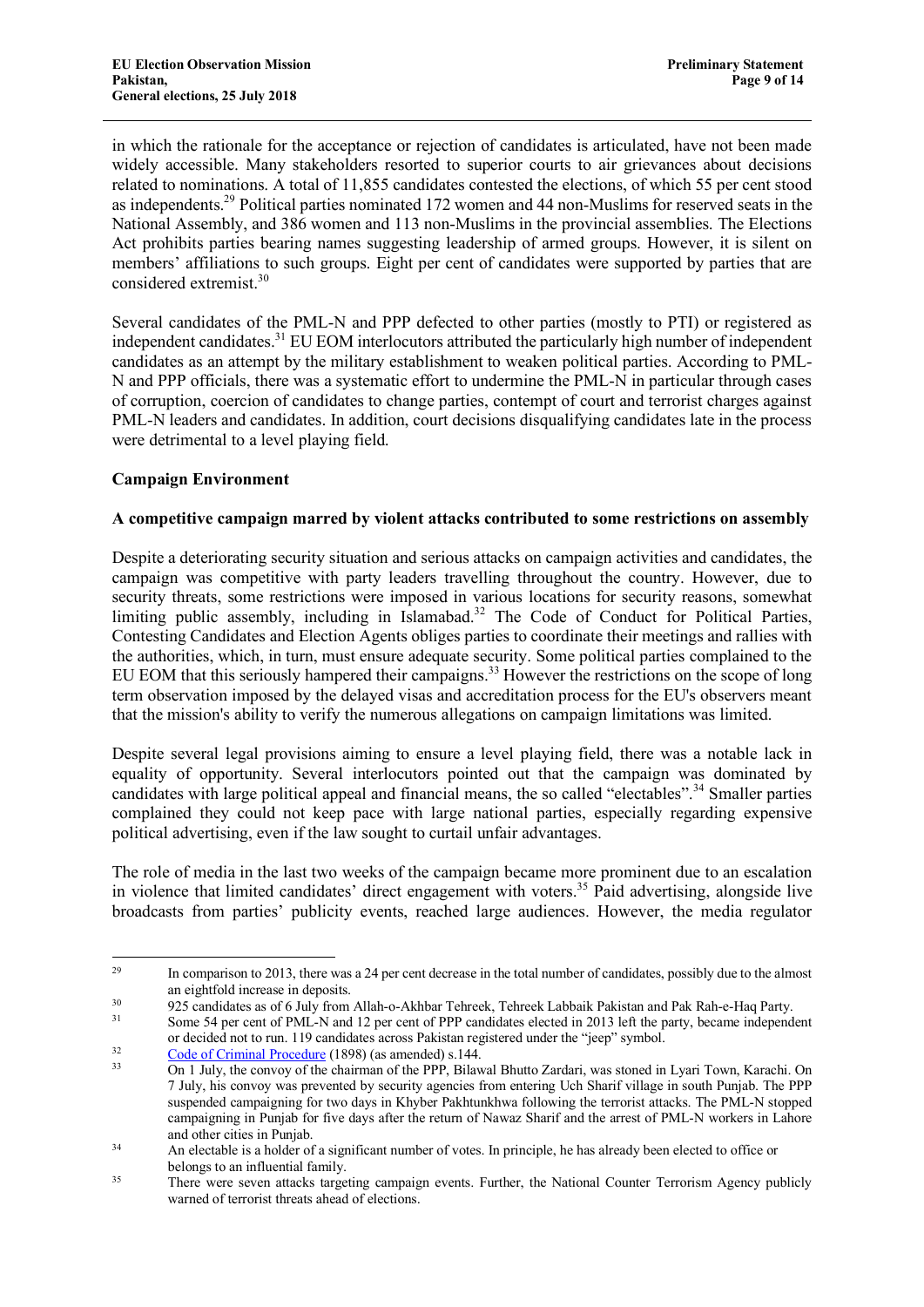influenced the paid-for campaign on television by banning three PML-N and one PTI advertisement<sup>36</sup> and by placing restrictions on live broadcasts. Social media was used extensively, including to discredit political rivals and to capitalise on terrorist attacks.<sup>37</sup> There were 11,472 cases of negative campaigning recorded by the ECP.<sup>38</sup>

### **Campaign Finance**

### **Uneven rules on campaign spending undermine level playing field**

The Elections Act regulates elements of party and campaign finance. Campaign spending limits, however, apply only to candidates. The rules for oversight of political and campaign financing do not ensure a level playing field for either parties or candidates. Key beneficiaries of campaign spending, such as media houses, were not subject to disclosure requirements.<sup>39</sup> This diminished transparency and is at odds with international standards.<sup>40</sup> Returns of spending were required every two weeks from the publication of the final list of candidates. The ECP has not yet made public the level of compliance with this requirement.

### **Media Environment**

### **Undue restrictions on freedom of expression led to self-censorship across the media landscape and election coverage without editorial scrutiny**

At first glance, Pakistan's media appears vibrant, seemingly offering a platform for a free and pluralistic exchange of ideas.<sup>41</sup> Comprehensive analysis of the media's output, however, reveals that editorial policies were carefully calibrated to downplay issues relating to the army, state security structures and the judiciary. Concerted efforts to stifle the reporting environment were observed, and included intimidating phone calls to senior editors, the disruption and hindrance of distribution of broadcast and print outlets, and harassment of individual journalists. In such environment, severe self-censorship is the safest option to continue publication.

Most of the content restrictions that affected election coverage stem from the Constitution. Article 19 subjects freedom of expression to "any reasonable restrictions imposed by law", which diverges from international standards.<sup>42</sup> Excessive content limitations, citing security, religious and moral concerns, are scattered through the legal framework for media, resulting in a catalogue of issues on which media

<sup>&</sup>lt;sup>36</sup> The PEMRA cited unlawful language used in the respective spots (not hate speech). Any live coverage had to be delayed by 180 seconds and media had to mute any political statement that might contain undesirable language. HRC, GC 34 at par.13 "The free communication of information and ideas about public and political issues between citizens, candidates and elected representatives is essential".

<sup>&</sup>lt;sup>37</sup> The PTI, PML-N and PPP enjoyed greater online presence. However, apart from prominent political figureheads, few candidates used the internet for campaigning. The EU EOM assessed 158 constituencies where 1,659 candidates from 70 political parties, as well as independents, contested the elections. Thirty-six per cent of candidates have a dedicated Facebook page or Twitter account. Of the female candidates assessed, six per cent used social media. The PTI leader on his official Twitter account linked the terrorist attacks with the Sharifs' return to Pakistan. This

statement was later used by the PTI-leaning TV channels.<br>According to the ECP, as of 23 July 2018, 2,480 notices and 435 warnings were issued regarding negative campaign.<br>The Pakistan Electronic Media Authority (PEMRA), on

reports on income from political advertising despite there being no legal provision to do so or providing an approved financial account form. Reports were not made public, raising doubts about the purpose of the order and its relevance to enhanced campaign financing transparency.

<sup>40</sup> Article 7.3 of the United Nations Convention Against Corruption obliges states to "consider taking appropriate legislative and administrative measures, (...) to enhance transparency in the funding of candidatures for elected public office and, where applicable, the funding of political parties".

<sup>&</sup>lt;sup>41</sup> Television is the principal news medium in cities. Radio is key to reach the rural electorate. Investment in IT infrastructure and steady consumption in growth has elevated online media to an important communication channel. There are 100 TV channels, 160 radio stations and 200 newspapers.

<sup>&</sup>lt;sup>42</sup> HRC, GC 34 at par. 22 "Restrictions may be imposed and [...] must conform to the strict tests of necessity and proportionality".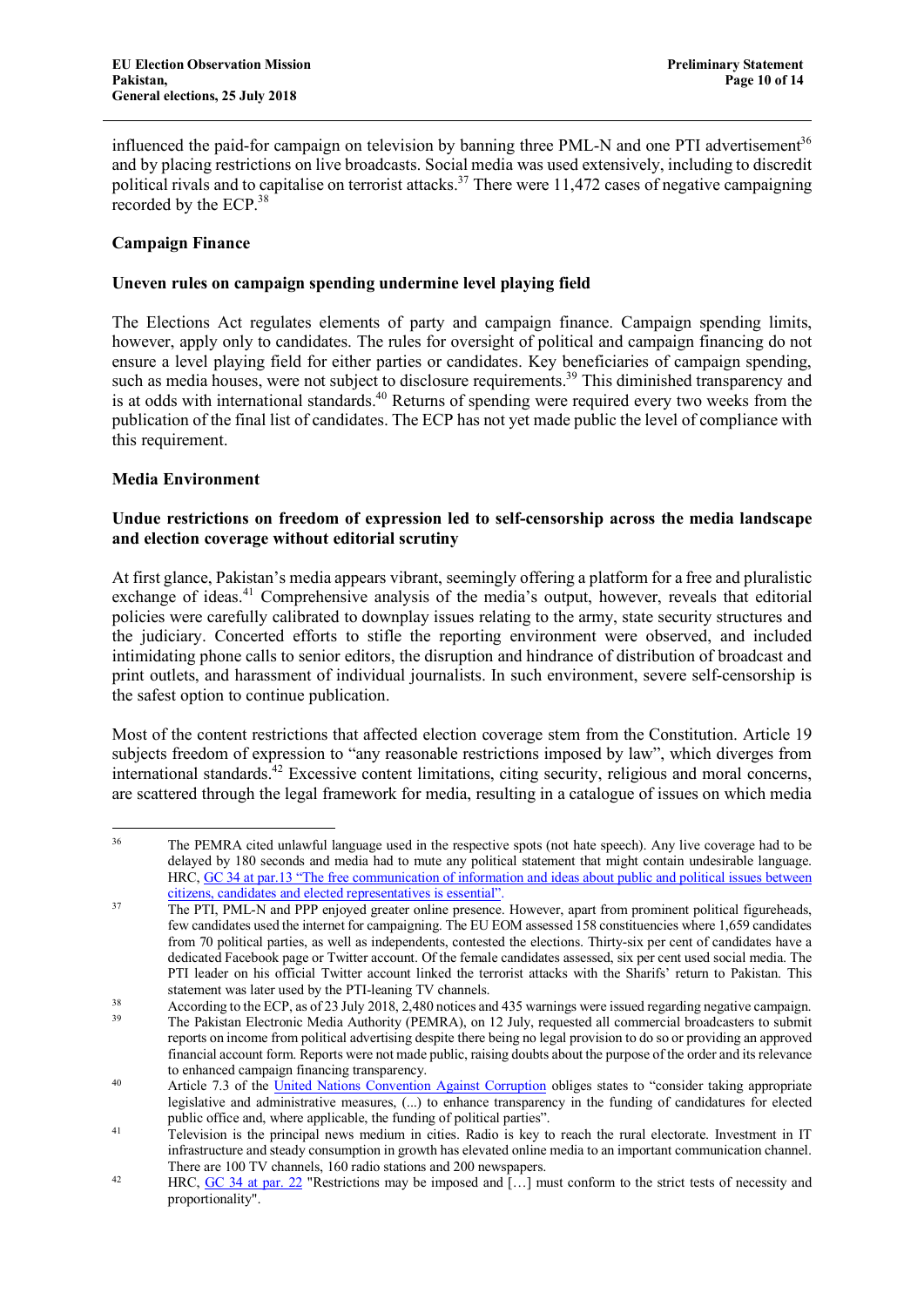cannot report. Consequently, Article 19 and various regulatory instruments were cited to prevent media from comprehensively covering selected political parties. Primarily it marred coverage of the PML-N and PPP, obstructing voters from making a fully informed choice.

The Pakistan Electronic Media Regulatory Authority (PEMRA) lacks genuine independence and transparency, as its members are appointed by the president, its yearly budget depends on the government, and rulings on complaints, including on election-related matters, are not made public at odds with basic principles of public access to information.43 PEMRA's directives to the broadcast media contained vaguely defined prohibitions, making commercial media vulnerable to institutionalised pressure and self-censorship.<sup>44</sup>

Media coverage of the elections, as monitored by the EU EOM.<sup>45</sup> was extensive, but devoid of editorial scrutiny.<sup>46</sup> Controversial decisions by state institutions including the Election Commission, that had an impact on the elections, were not publicly examined. Paid-for content and partisan discussion programmes prevailed, and a substantial share of news was devoted to discontented voters and quotes from party leaders criticising each other, leaving little space for non-partisan coverage of elections.<sup>47</sup>

There was no level playing field for electoral contestants, including on the state-run TV.<sup>48</sup> The media featured the three-horse race between the PTI, PML-N and PPP, coverage of which was tainted by corruption scandals and driven by court decisions. The PTI, PML-N and PPP joint share of exposure in all media was 81 per cent. The PTI leader was by far the most quoted political figure across the media landscape.<sup>49</sup> Up to two-thirds of the PML-N's coverage was negative in tone, while the PTI was featured either in a neutral or positive manner. Partisan social media sites deepened public disenchantment by reproducing videos of disappointed voters from across the country.

Despite the restrictions, some journalists and rights activists used online and social media to sustain debate on candidates, their manifestos and the conduct of state institutions during the electoral process.

# **Electoral Disputes**

# **Court petitions remain key feature of pre - election disputes**

Voters had the opportunity to raise complaints with the ECP on administrative actions, breaches of codes of conduct and candidacy nominations. Although, the publication of ECP decisions is mandatory, there are no specific timeframes, and, to date, no decision has been published. Decisions of Appellate Tribunals on candidacy nomination appeals were not subject to publication requirements. Despite the absence of rules for the appeal of such matters to the higher courts, numerous actions were filed in

<sup>&</sup>lt;sup>43</sup> For example, the PPP complaint about unequal media coverage. The decision is not published on PEMRA's website. The EU EOM was informed that such documents are "confidential". HRC GC 34 at par. 39 stipulates a regulatory framework that respects freedom of expression, "a necessary condition for [...] transparency and accountability" See also par.19 "[…] States parties should proactively put in the public domain Government information of public interest".

<sup>44</sup> On 12 July, PEMRA issued an *ad hoc* warning stipulating the suspension of broadcasts "without any notice or further opportunity of hearing" if a TV channel airs content that "might likely undermine the sanctity of judiciary, armed forces, other institutions, individuals, political parties or electoral process".

<sup>&</sup>lt;sup>45</sup> The EU EOM conducted media monitoring using international methodological standards for quantitative and qualitative analysis. The sample of media monitored comprises nine broadcasts and four print outlets, including the state-owned broadcaster.

<sup>&</sup>lt;sup>46</sup> Up to 56 per cent of TV channels' primetime programming was devoted to election-related matters. Newscasts constituted up to 20 per cent of programming, while paid-for airtime reached 37 per cent.

<sup>&</sup>lt;sup>47</sup> Direct speech constituted 33 per cent of election-related editorial programming. On the state-run PTV the direct quotes from political actors reached 41 per cent.<br><sup>48</sup> Out of 95 political parties contesting elections, only 12 gained meaningful exposure on state-run PTV and 9 on

commercial TVs.

<sup>49</sup> During the monitoring period, Imran Khan was granted more than seven hours of direct speech within the TV channels primetime newscasts, while Shebaz Sharif and Bilawal Bhutto Zardari received only four and three hours each.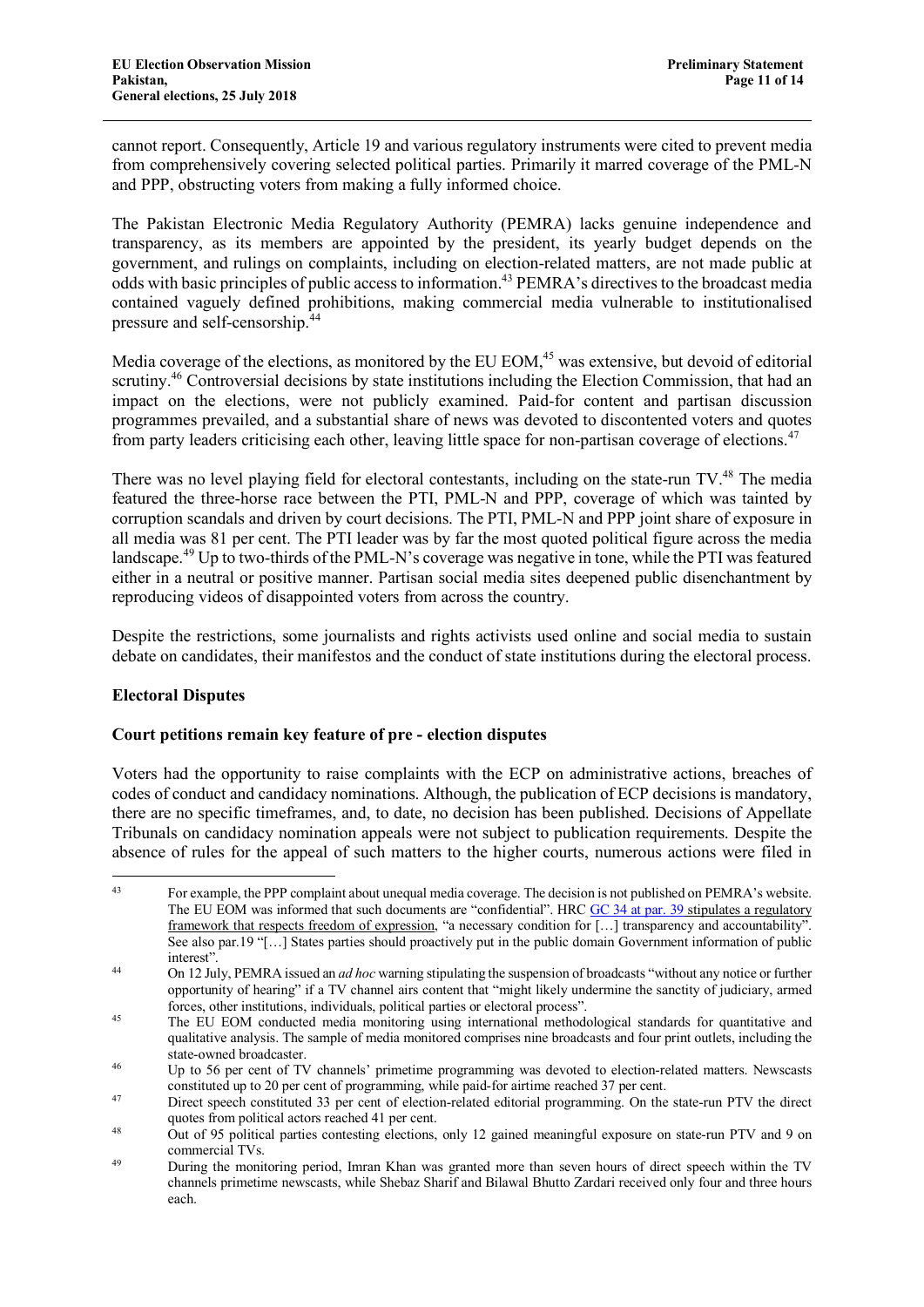provincial High Courts on delimitation and candidacy.<sup>50</sup> The non-publication of ECP decisions on various complaints deprived stakeholders of information on dispute outcomes.<sup>51</sup>

Decisions of courts investigating or adjudicating on matters related to high-profile PML-N candidates were perceived among some stakeholders as an indication of the politicisation of the judiciary.<sup>52</sup> The courts, however, did make disqualification rulings against other party candidates.<sup>53</sup>

Numerous decisions on candidate scrutiny were appealed to Appellate Tribunals. While that process ended on 29 June, many petitions were also raised in the Supreme Court and provincial High Courts.<sup>54</sup> These cases impeded the timely preparation of candidate lists in various constituencies.

#### **Participation of Women**

#### **More women candidates but an under-representation of female voters**

Although there was a nine per cent increase in female candidates for National Assembly seats compared to 2013, parties put forward many women in seemingly unwinnable constituencies. Women were reportedly restricted from voting in at least eight constituencies in Khyber Pakhtunkhwa and Punjab upon agreements between local elders and political parties.<sup>55</sup> The Elections Act foresees the cancellation of elections in a constituency if female turnout is less than ten per cent.<sup>56</sup> Several female candidates reported very serious allegations of physical harassment and verbal abuse during the campaign period.<sup>57</sup> Female candidates were to a large degree invisible in the media.58 Neither political parties nor media, including state-run, explicitly encouraged the equality of women's participation in public and political life. Full implementation of international standards fostering a level playing field for women in elections is yet to be realised.<sup>59</sup>

 <sup>50</sup> Appeals to the Supreme Court are only specified in relation to ECP orders voiding a poll, refusals to enlist and dissolution of parties and results challenges. Constitution, articles 184(3) and 199 provide for court petitions related to fundamental rights.

<sup>&</sup>lt;sup>51</sup> ICCPR, article 14 par. 1 All persons [...] In the determination of any [...] of his rights and obligations in a suit at law […] any judgement rendered […] in a suit at law shall be made public…"

<sup>&</sup>lt;sup>52</sup> Prominent aspiring PML-N candidates disqualified within a month of the election included Daniyal Aziz, Maryam

Nawaz and Hanif Abbasi.<br>
As late as 19 July, the Supreme Court confirmed the disqualification for life of PTI member, Rai Hassan Nawaz.

The ECP was noting some 108 actions in the various provincial High courts still pending on July 10. Most were ultimately dismissed.

<sup>&</sup>lt;sup>55</sup> In Upper Dir, Lower dir, Bajaur, Malakand and Lakki Marwat districts in (KP), Chakwal, Mandi Bahauddin and Sargodha (Punjab). No reports of such agreements in Balochistan.

<sup>&</sup>lt;sup>56</sup> During the May 2015 by-elections, the ECP decided to declare null and void the elections in Lower Dir (PK-95) as none of the 53,000 women voters had turned up to vote. This was the first case whereby the ECP had annulled election results and ordered re-polling.

<sup>&</sup>lt;sup>57</sup> Five female candidates in various locations (Haripur, Sukkur and Karachi) reported very serious threats of physical harassment (kidnapping, acid attacks, death threats) and verbal abuse from rival party agents, requesting they withdraw from the elections. A female candidate in Karachi belonging to an ethnic minority reported destruction of her campaign material and derogatory messages on social media about her ethnic community, labelling her as an enemy of Islam.

<sup>58</sup> On average, broadcast media devoted 13 per cent of time allotted to electoral contestants to female candidates. This limited coverage was shared among a few women from politically influential families.

<sup>&</sup>lt;sup>59</sup> ICCPR, article 3, CEDAW, article 7, CPRW, article 3, Beijing Declaration and Platform for Action for women's participation in decision-making positions.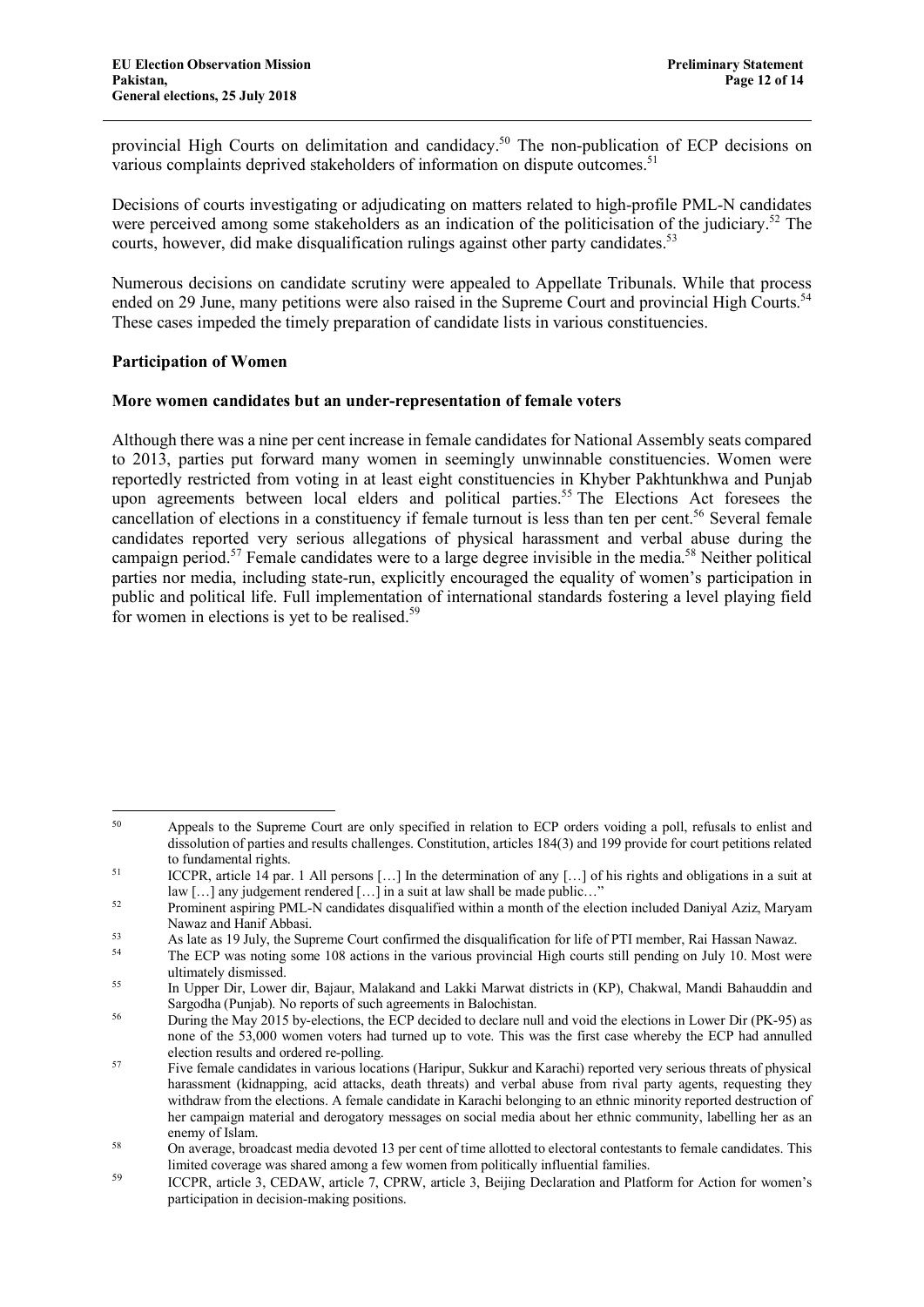### **Participation of Religious Minorities and other under-represented groups**

#### **Despite positive measures taken by ECP and civil society, minorities, persons with disabilities and transgender persons are still largely hampered from participating in the electoral process**

Despite a 30 per cent increase in non-Muslim voters (3.63 million against 2.7 million in 2013), only 44 candidates contested the ten National Assembly seats for non-Muslims.<sup>60</sup> The system of allocating seats does not enable effective representation of non-Muslims if their elected representative is not linked to a constituency. Ahmadis are still registered on a separate electoral roll, a clear disenfranchisement of the 167,500 Ahmadi voters in an environment of widespread sectarian violence.<sup>61</sup> Pakistan is yet to fulfil its international obligations regarding equality of electoral rights to all minority citizens.<sup>62</sup>

Persons with disabilities face major obstacles participating in the elections. Of the 3.3 million persons with disabilities, only 165,927 are registered as voters. There are lengthy CNIC registration procedures. inadequate access to postal voting and difficulties in accessing polling stations. The ECP with the support of civil society organisations carried out an audit of polling premises and produced tailored voter information for persons with disabilities, including voter material in braille which was tested in 300 polling stations. Only three disabled candidates contested the elections. International standards related to persons with disabilities are not yet enshrined in domestic law.<sup>63</sup>

Since May 2018, the Transgender Persons (Protection of Rights) Act has guaranteed transgender people the right to participate in the elections. However, they still face social stigma and significant financial obstacles to their full participation in the elections. Only four transgender candidates competed in the elections and faced fierce competition, as well as serious harassment.<sup>64</sup>

#### **Citizen Observation**

#### **Active but less visible citizen observation on election day**

The Free and Fair Election Network (FAFEN) deployed long-term observers in 130 districts and deployed 19,000 short-term observers on election day, covering 80 per cent of polling stations. FAFEN also conducted parallel vote tabulation (PVT). In addition, there were several civil society organisations observing the participation of women, people with disabilities and transgender people.

#### **Polling and Counting**

#### **Polling and counting under the watch of security**

Election day was orderly with a preliminary turnout of 52 per cent, despite two deadly attacks on polling stations in Balochistan where 37 people were killed and several injured, as well as clashes between party supporters. Overall, broadcast media reports on election-related incidents were subdued, as PEMRA requested all TV channels to "act prudently" and safeguard public order.

EU observers assessed positively opening procedures despite voting starting late in more than half of the polling stations observed due to the unpreparedness of polling staff. Voting was assessed as wellconducted and transparent in the majority of the 446 polling stations observed. Polling procedures were

<sup>&</sup>lt;sup>60</sup> There are 27 Christians, 16 Hindu and 1 Parsi. Out of 44 candidates, seven were women.<br><sup>61</sup> Library Nesir (NA 247, independent candidate) was physically and verbelly barassed seve

Jibran Nasir (NA-247, independent candidate) was physically and verbally harassed several times when he refused to label Ahmadis as non-Muslims.<br>
ICCPR, article 2, ensures equality of rights to all citizens "without distinction of any kind, such as race, colour, sex,

language, religion, political or other opinion, national or social origin, property, birth or other status".

<sup>63</sup> Article 29 of the CRPD requires the State Parties to "ensure that persons with disabilities can effectively and fully participate in political and public life on an equal basis […], including the right and opportunity for persons with disabilities to vote and be elected".

<sup>64</sup> The transgender community reported physical harassment against two transgender candidates in Khyber Pakhtunkhwa and Okara, including death threats by political agents.